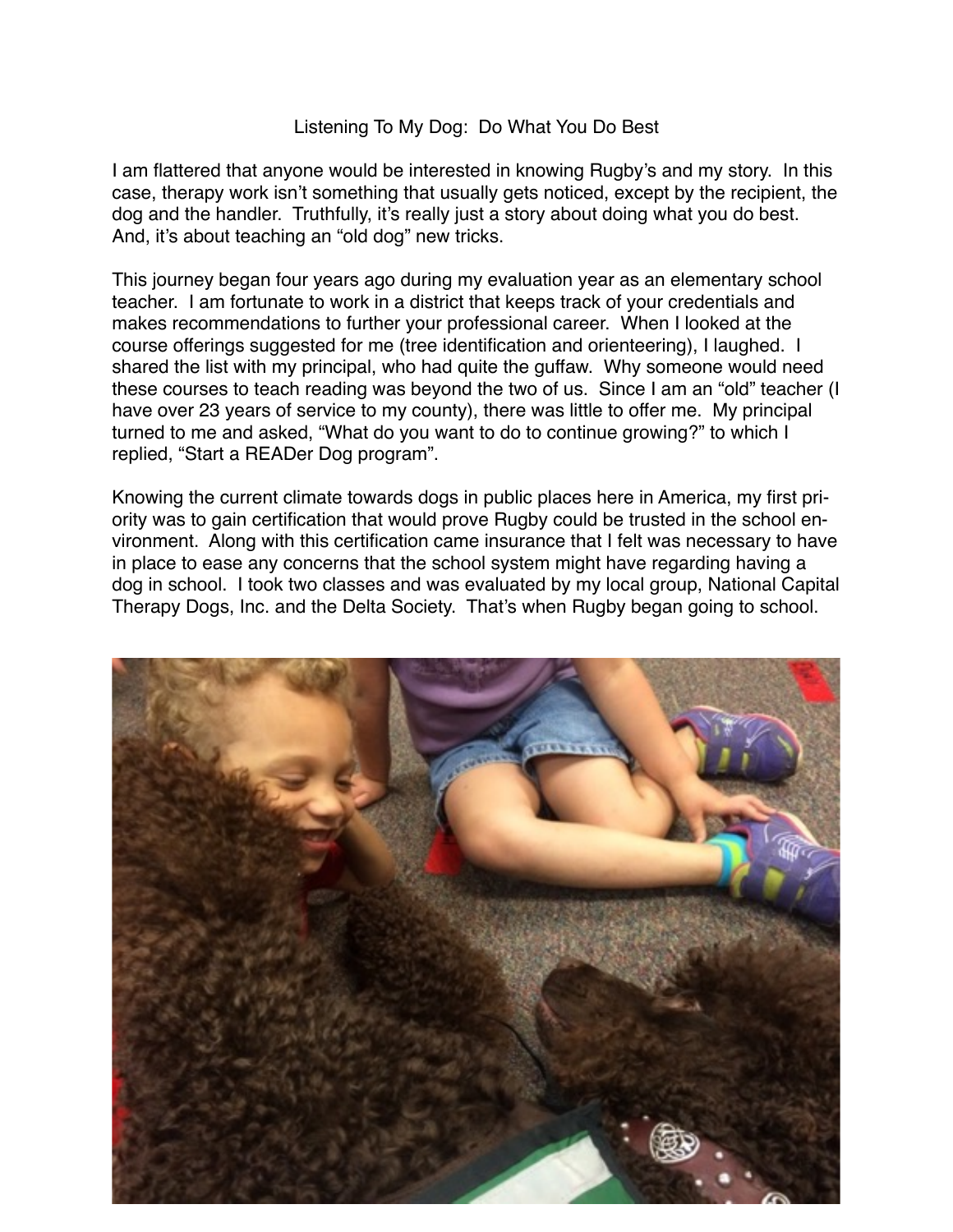My original goal was to have a tutoring program where the 5th grade students meet with 1st grade students on a weekly basis to practice reading skills. Rugby circulates among the groups, listening to the reading and interacting with the students. I wanted to bring back passion and enjoyment when it came to reading. Research shows that, having a dog around while reading calms children who suffer from performance anxiety when asked to read. Little did I expect or know that it would boost the reading scores of both groups of children significantly. Not only that, but Rugby became a bit of a celebrity at school. He makes appearances on behalf of the PTA, visits specific teachers when he is in school (therapeutic in nature) and has fans who ask, "is Rugby here in school today?" on a daily basis. He visits second grade when they do their unit on service dogs (although he isn't one). He is the contractual reward for students who have behavior issues and the guy on the side as our orthopedically challenged students practice their physical therapy (they "walk" the dog).

If this weren't enough, Rugby and I also visit a respite center for physically and mentally challenged young adults twice a month. This is an important visit to me because my family receives respite care for my two nephews who are autistic. It's my way of giving back to the community. Rugby pulls chairs, "walks the dog" and plays retrieve games with the clients. Oh, and he visits with the staff in between!

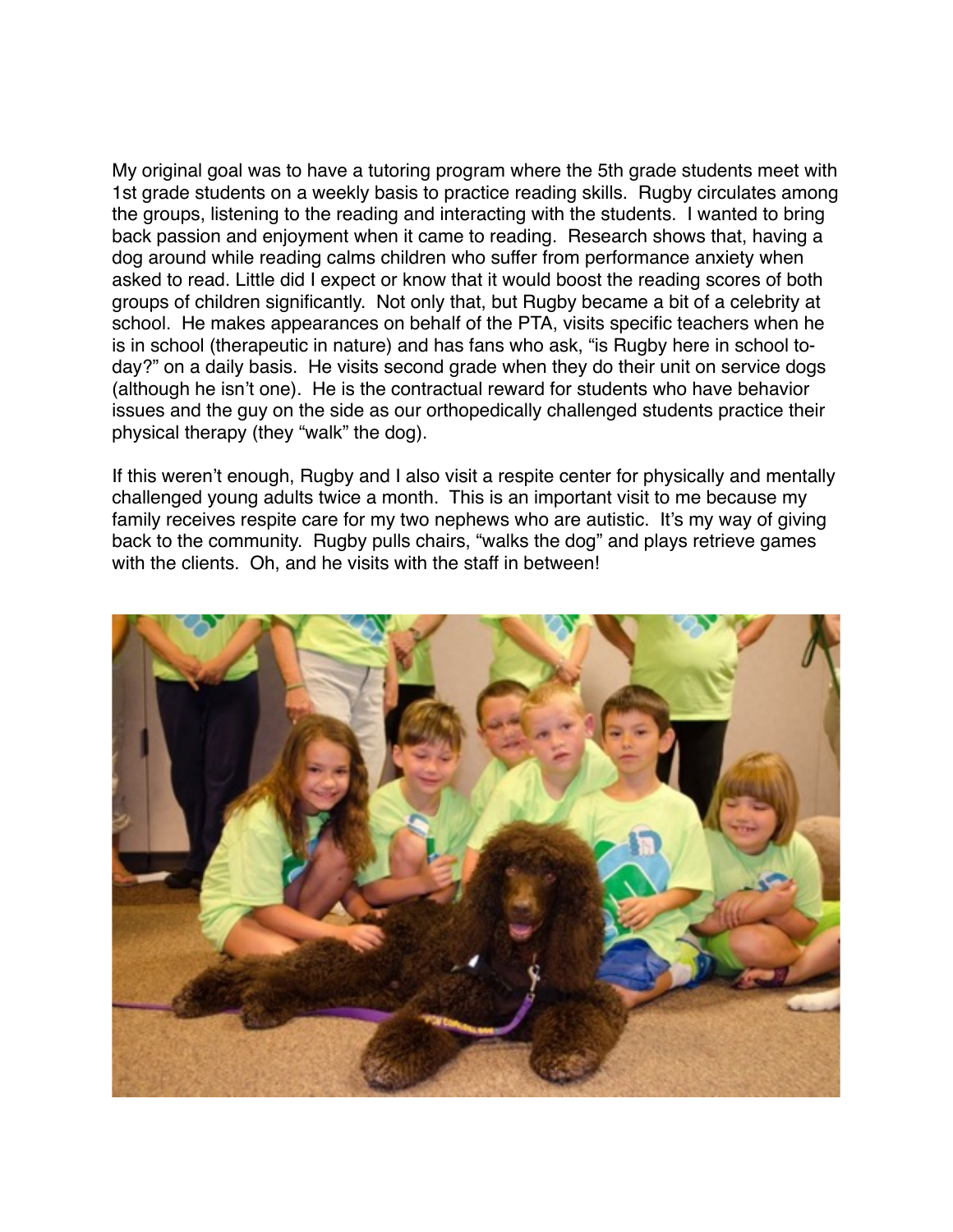As a very young dog, Rugby showed immense talent for visiting with people. He turns his back toward them and sidles into a position where people can comfortably pet him. He never tires being petted and will choose to lean on people on occasions. He has an innate instinct for this work; I do not. This is what he does best. Doing this job with Rugby has taught me many things about counseling and empathy. He has brought to me a circle of friends who feel therapeutic animals provide an important social service.

In 2009, I was introduced to Yvonne Eaton, regional director for HOPE Animal Assisted Crisis Response. After speaking to her about how her group serves in crisis situations across the United States, I felt that this was the next step in Rugby's career. We attended a three hour screening that tested our responses to stress situations as well as our interactions with others. We passed! This garnered us an invitation to certify as an Animal Assisted Crisis Response team.

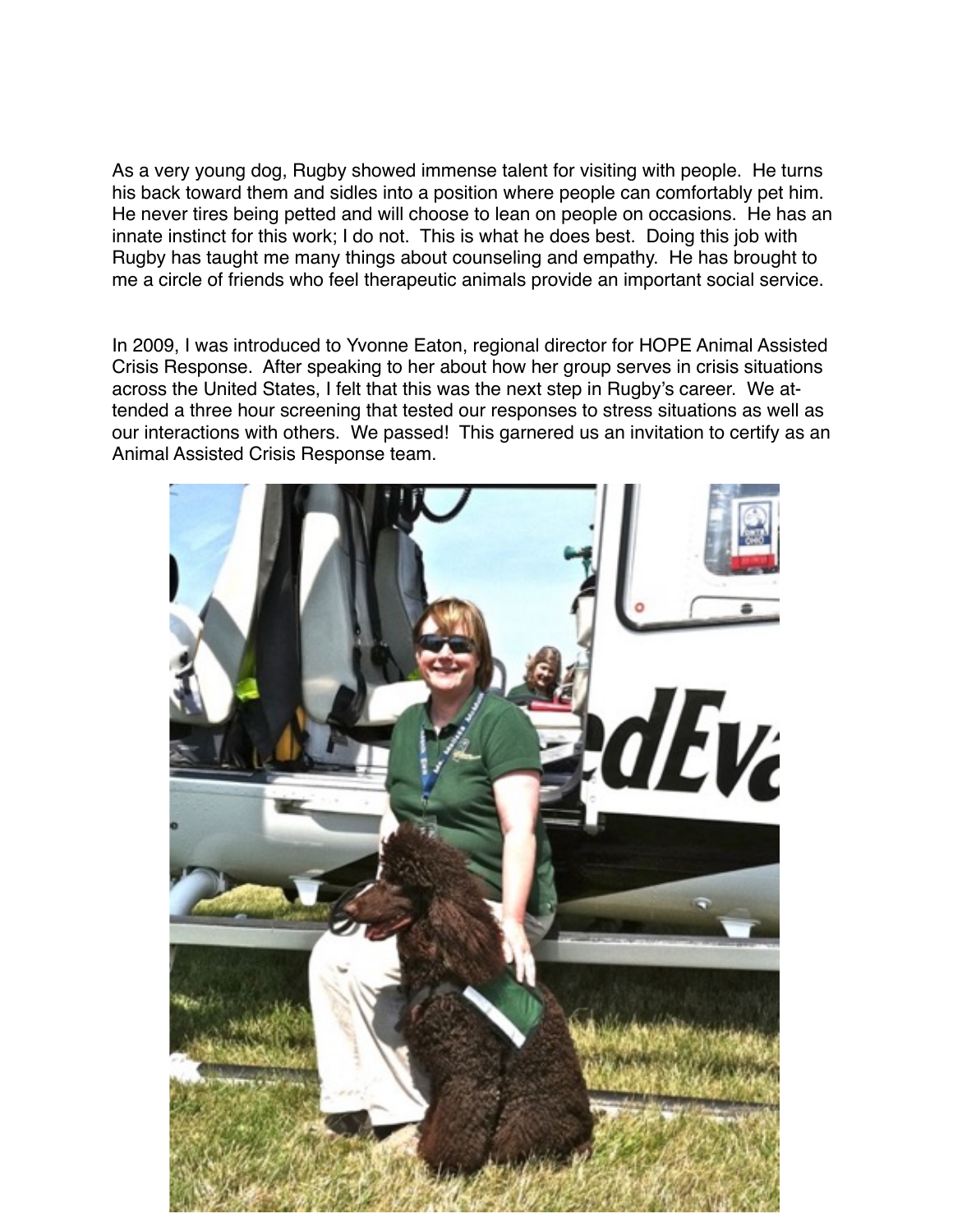We traveled to Erie, PA for the opportunity to go through the airport security, board a plane, meet a firefighter in full gear and to be exposed to a large Hum V type fire engine, board and ride a coast guard cutter (that was an experience!), interact with the public at a local amusement park and take part in a simulated beach disaster on Lake Erie. We attended three days' of classes, learning the chain of command when in a disaster situation as well as role playing what we might say to someone who in in crisis as well as what to say to first responders. The most important things that I learned were to remember to always read your dog and respond to him first and foremost and that I cannot offer a solution to the situations in which we will be placed. The most that Rugby and I can offer is company in the midst of chaos. And, that we can and do well.



After being certified by HOPE AACR, we were fortunate to serve at the 9-11 Pentagon 10th Anniversary ceremonies. It was truly a privilege to hear the stories about our nation's heros. Because I live in the Washington DC area, this assignment was particularly meaningful and had a personal air as well. We have also served on the beaches of NJ after Superstorm Sandy, and multiple times at the Navy Yard following the shootings